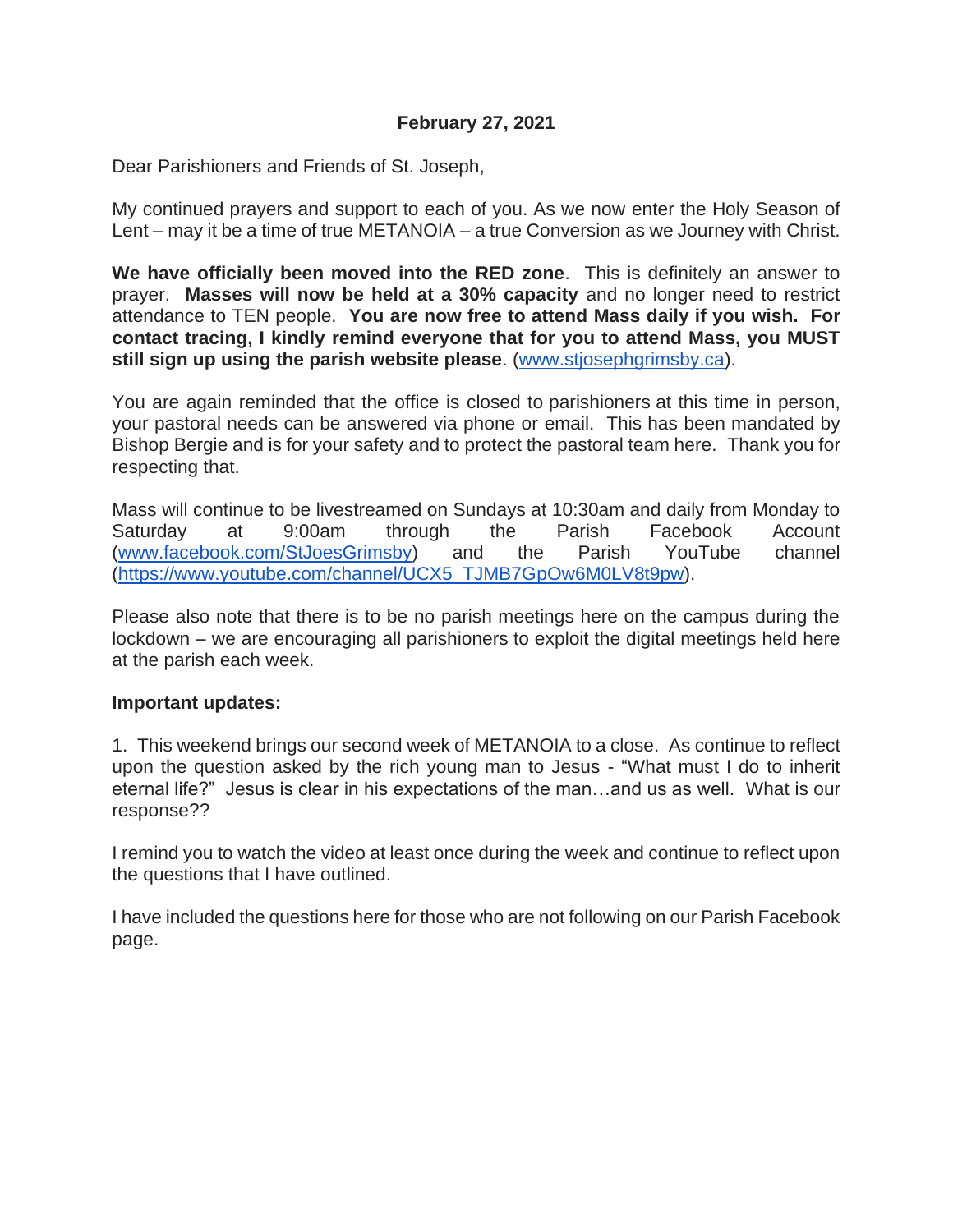# METANOIA SESSION #2 Discussion Questions – What must I do to inherit eternal life?

Questions to ponder...

1. What is my understanding of eternity? Do I genuinely believe as Jesus says, that there is life after life?

2. Heaven, hell and purgatory are real places. How often do I think of eternity and my place in these permanent (heaven/hell) or temporary (purgatory) places?

3. How am I doing in regard to following the Commandments? Which are the ones that I find to be most difficult to follow or adhere to? Looking to my past, which are the ones I used to struggle with, but by God's grace and the sacraments, especially that of Reconciliation and Eucharist, I have been blessed by God to overcome?

4. Do we hold the notion that "I'm a good person, therefore I deserve heaven." Is this true? Am I the one who gets to judge that – or is God my judge? In life, does oneself dictate to others how they should be respected or seen – as opposed to others who see our character and make their perceptions and judgements from that?

5. Dave mentioned "it is not what you have done for the person you are following…rather it is time spent with the person you are following." How much time do I spend with Jesus? Is it reserved for Mass once a week? Only when I need something in prayer? When/ if do I really spend QUALITY time with Jesus? Comparing the time spent with Jesus that I do with others, technology, sports, work etc. the amount of time we spend dictates what is most important in our life….. so, based on how we spend our time…. Is God important to me?

6. Am I aware that I am God's child……. Do I really believe this? If so why? If not, why not? 7. Do I just take God on "dates" doing this or that…. Or do I truly spend time TALKING to God as I would the person I love most?

8. What is the thing in my life Lord that I make more important than you? Open my heart to reveal this to me. (power, reputation, what others might think of me, fear, sin, control, my past etc.)

9. What is stopping me from following God and surrendering to His plan for my life? Is it control? What am I afraid of?

10. Do I genuinely believe that Jesus is the WAY, the TRUTH and the LIFE? Do I therefore want to follow the ONE who calls me to live life abundantly? Am I living an abundant life – what is stopping me/ or pushing me ahead?

11. If Jesus can forgive me of my sins, can I forgive myself?

12. Lord, reveal to me what I am doing that is stopping me from inheriting eternal life..... May the Lord bring us to live life more abundantly? God bless you all...

Gentle reminder, for those who wish to participate or observe a group think, I hold 3 livestream sessions each week to allow for dialogue, discussion and asking of questions. These live sessions take place through the parish Facebook page [\(www.facebook.com/StJoesGrimsby\)](http://www.facebook.com/StJoesGrimsby) and take place at the following time slots to accommodate your schedule. **Watch the movie 30 minutes before these three live sessions and use them to assist you to grow spiritually.**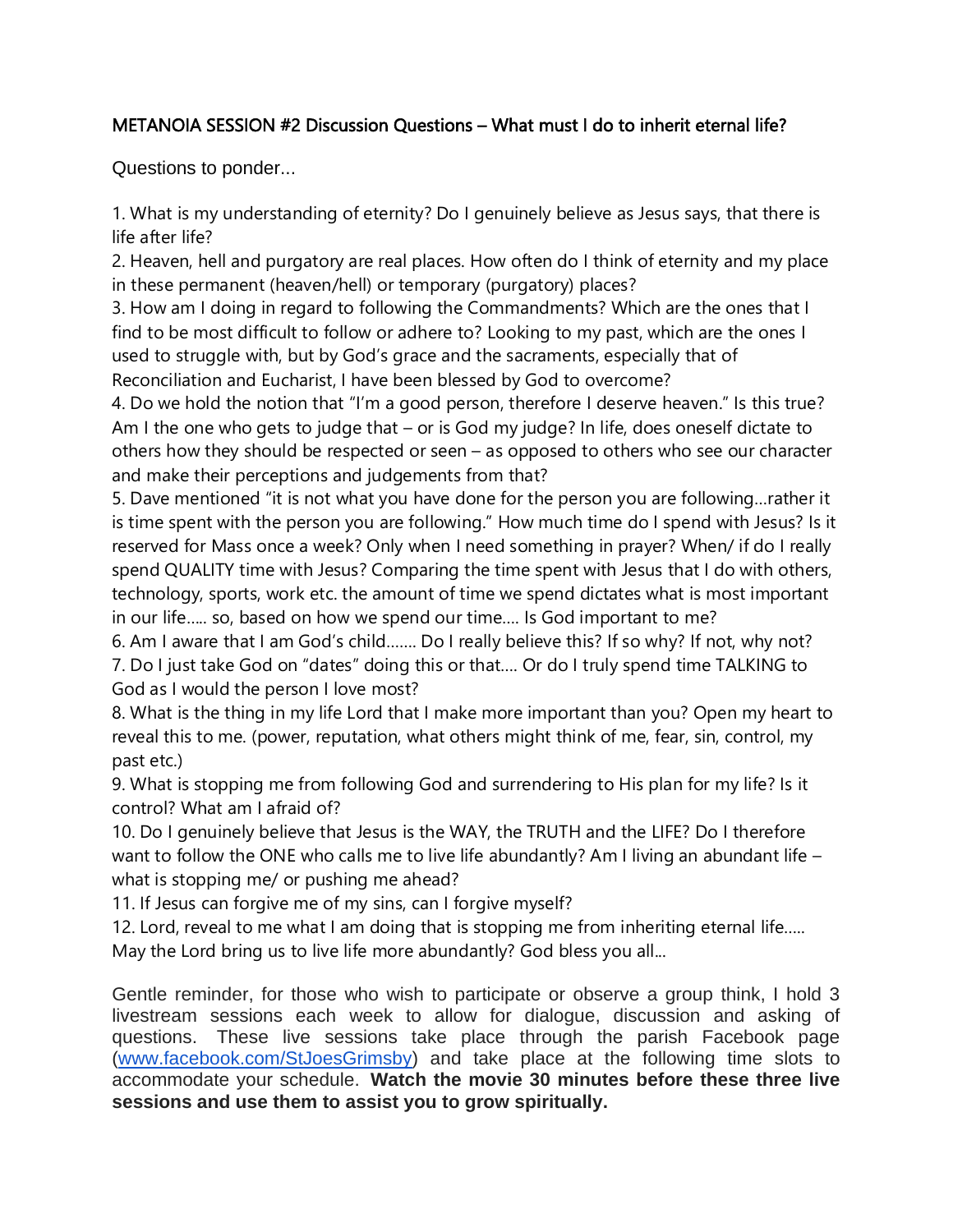### **Mondays @ 12:30pm / Thursdays @ 7:30pm / Saturdays @ 11:30am**

(Note – they will all be uploaded to the Parish YouTube channel for those who do not use the Facebook platform). Again, kindly watch the videos BEFORE these sessions – we will not be watching them together on Facebook (in case of internet crash, slow connection etc.).

### **To register, you enroll on [www.wildgoose.tv](http://www.wildgoose.tv/) and register with an email address. You do not need to call the parish office, nor email us to enroll you. Please do so yourself.**

2. We are reminded of the year long responsibilities of abstaining from meat and for fasting. I have included the canons in Church Law to remind each of us of this important aspect of our faith:

**Can.1251** Abstinence from meat, or from some other food as determined by the Episcopal Conference, is to be observed on all Fridays, unless a solemnity should fall on a Friday. Abstinence and fasting are to be observed on Ash Wednesday and Good Friday.

**Can.1252** The law of abstinence binds those who have completed their fourteenth year. The law of fasting binds those who have attained their majority (age  $18 - C.97$ ), until the beginning of their sixtieth year. Pastors of souls and parents are to ensure that even those who by reason of their age are not bound by the law of fasting and abstinence, are taught the true meaning of penance.

The law of abstinence forbids the use of meat, but not of eggs, the products of milk or condiments made of animal fat.

3. Stations of the Cross is celebrated in the Church on Fridays at 6:30pm. Join us this coming Friday as we pray the Stations through the eyes of Mary. Mass will follow at 7:00pm.

4. Please pray for the young people who will be receiving the Sacrament of Reconciliation for the first time this week. May the Lord free them from sin and grant them the grace of God's mercy.

5. I am so pleased to have produced four videos to help families pray the Rosary together as a family. Find these videos on our parish website at the following link: <https://www.stjosephgrimsby.ca/resources/> - scroll to the bottom and you will see the Video links. What a great opportunity to join in prayer as a family and pray the rosary together during Lent.

6. Find attached the letter from Bishop Bergie in regard to our moral responsibility towards answering the question of receiving the COVID vaccine as a Catholic.

### 7. **Development and Peace Share Lent Campaign**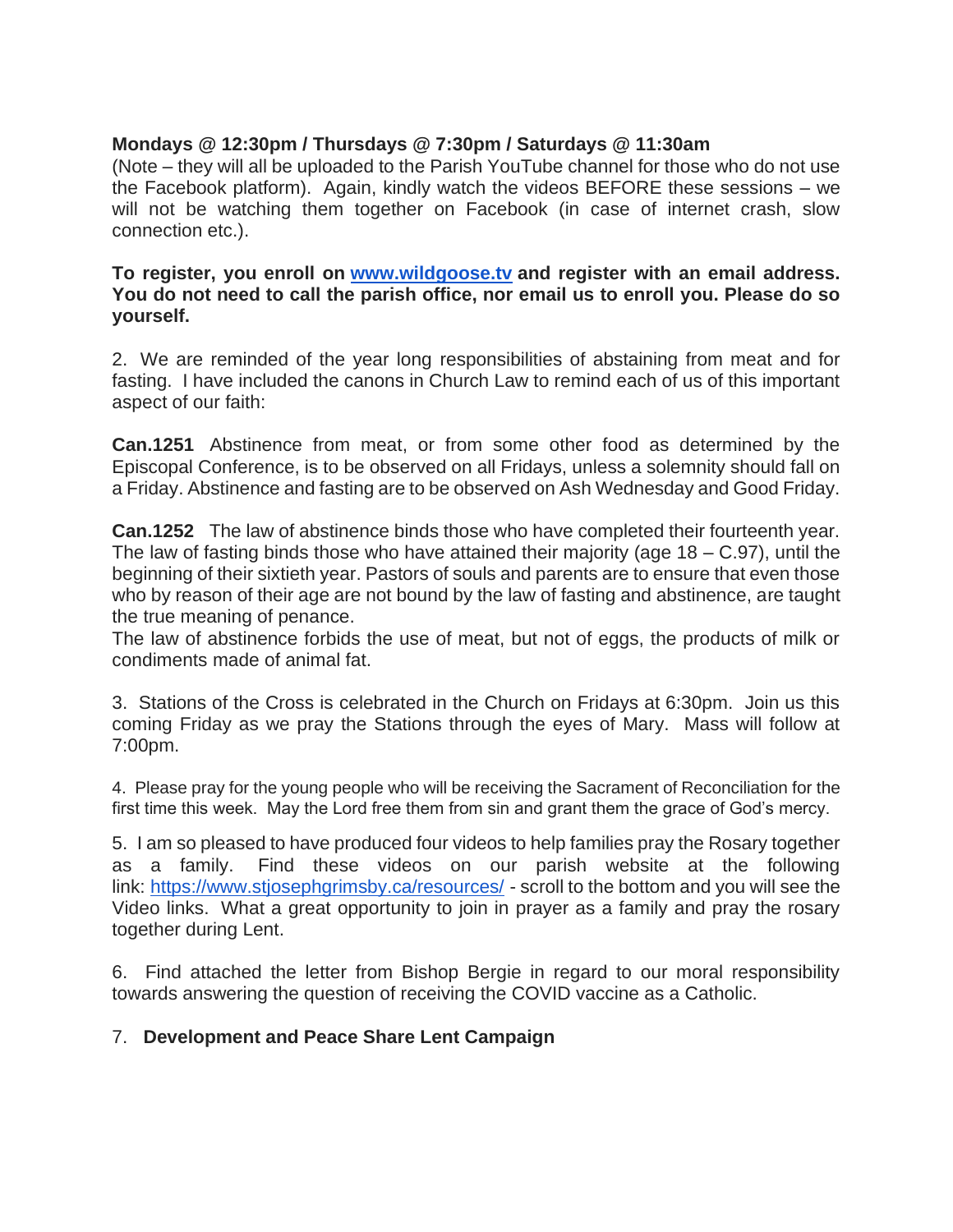The 2021 D&P Caritas Canada Share Lent campaign continues here at St. Joseph. What a graced opportunity for us to do our part to assist our brothers and sisters who are most in need throughout the world.

In Latin America, Indigenous communities are putting their lives at risk to protect their territories. They are also contracting COVID-19 and dying at extremely high rates. Without decent healthcare services, clean water, and other basic human rights, they are taking steps to protect their communities. In some regions, including in Brazil and Peru, mining and oil companies have profited from the pandemic lockdowns to increase their extractive activities, which further threaten the health and lives of Indigenous peoples and our planet. Development and Peace has partnered with REPAM, the Pan-Amazonian Ecclesial Network, which is supported by the Latin American Bishops' Conference, to ensure justice for Indigenous communities who are facing both the pandemic and loss of their territory at the same time.

This year, the full D&P Lenten solidarity calendar and its many activities can be found online [here.](https://www.devp.org/en/lentcalendar-2021) Every week, you are invited to explore an aspect of Development and Peace through prayer, action and fundraising and to participate in a virtual event. A printable mini-calendar is also available.

Find attached the link to the Encyclical letter from Pope Francis - [http://www.vatican.va/content/francesco/en/encyclicals/documents/papa](http://www.vatican.va/content/francesco/en/encyclicals/documents/papa-francesco_20201003_enciclica-fratelli-tutti.html)[francesco\\_20201003\\_enciclica-fratelli-tutti.html](http://www.vatican.va/content/francesco/en/encyclicals/documents/papa-francesco_20201003_enciclica-fratelli-tutti.html)

Please consider supporting the Development and Peace Share Lent Campaign as we share our resources with those most in need in our world.

# **CHILDREN LITURGY / LITTLE SPIRITS RESOURCES**

Use the link for the most up to date resources for Children's Liturgy [\(https://www.stjosephgrimsby.ca/childrens-liturgy/\)](https://www.stjosephgrimsby.ca/childrens-liturgy/) and Little Spirits [\(https://www.stjosephgrimsby.ca/little-spirits/\)](https://www.stjosephgrimsby.ca/little-spirits/)

# **OTHER IMPORTANT UPDATES**

1. **The St. Joseph Parish Catholic Women's League will be hosting a pizza sale fundraiser to support their local work in the many charities throughout Grimsby and to assist us in reaching our \$120,000 goal to pay for the new HVAC system**. In accordance with COVID guidelines, curbside pick at the church will be available as well as home delivery if you like. Pizzas are 11 inches from Uncle Dad's Pizza (a Grimsby Market vendor in Summer 2020). **You can purchase 4 pizzas for \$30**. There are choices of 4 bundles of pizzas. **Orders must be received by Saturday March**  6<sup>th</sup> and may be placed by email sirc.grimsby@cogeco.net or phone to the parish office 905-945-2661. There are order forms in the foyer of the church and available through the parish website and social media accounts. Feel free to take orders from family, friends, and neighbours too. The pizza is delicious and will go to a great cause! Thank you in advance.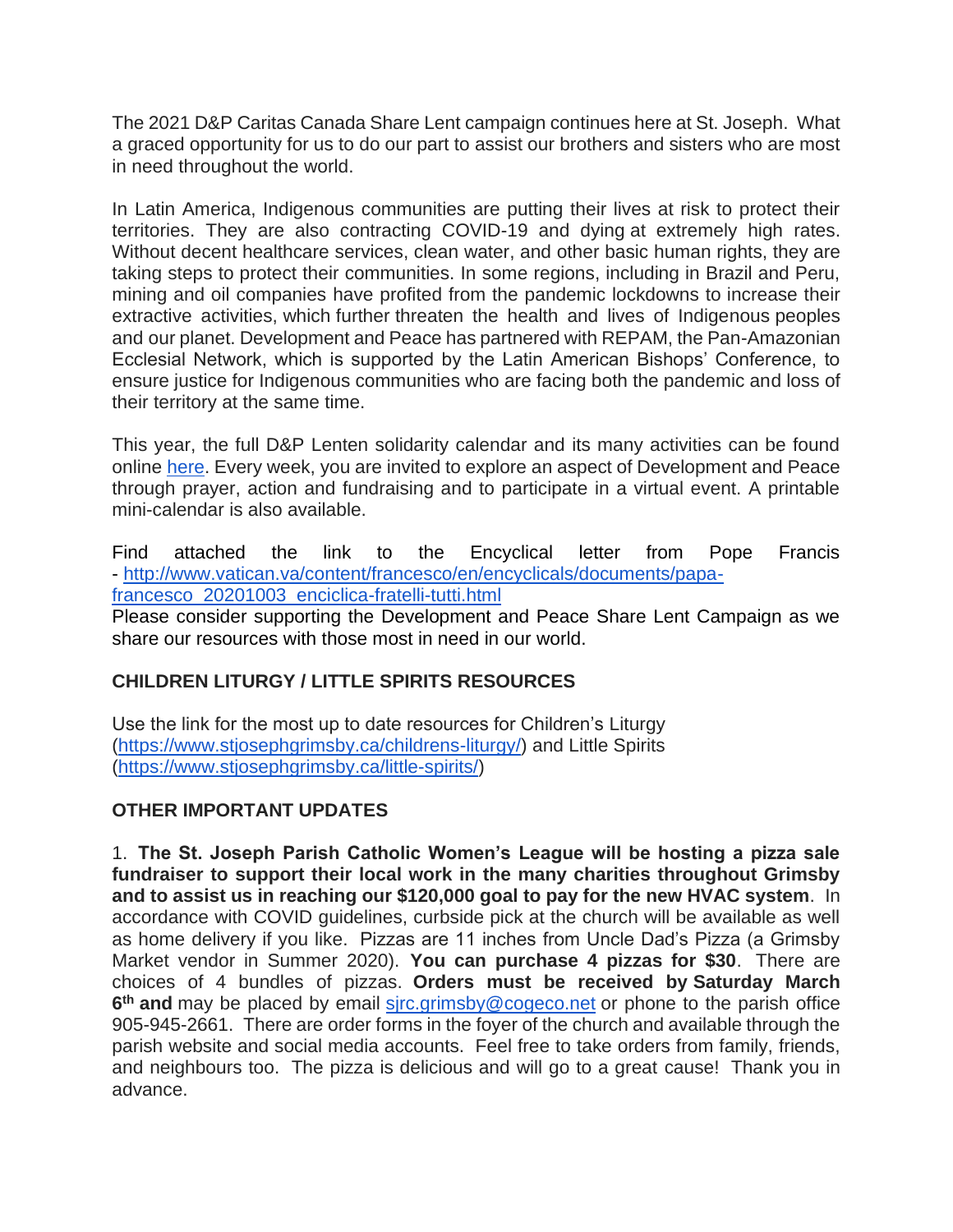2. Please continue to pray for all our pilgrims (myself included) who have taken Jody Robertson, our Evangelization Minister's suggestion to begin the St. Francis Way pilgrimage – which began on February 1<sup>st</sup>. What a great way to prepare for Lent as we walk in the footsteps of the humble saint from Assisi.

3. Please continue to pray for those who are participating in our 2<sup>nd</sup> ALPHA series led by Jody Robertson – Evangelization Minister.

4. Please continue to remember the parish regarding financial giving. We rely on your weekly contributions to sustain and build the kingdom of God in our parish. You can drop your offerings off in the boxes following Mass this weekend, drop it off in the outside mailbox, bring it to the parish office all week, or through the etransfer option – [myparishgift@gmail.com.](mailto:myparishgift@gmail.com) Thank you in advance to those families who continue to sustain our parish through their contributions.

5. Please continue to support our campaign for the new Heating and Air Conditioning units here at St. Joseph. **This project will cost the parish \$120,000** and your generosity is required to meet these costs. Thank you to those who have already stepped up and made donations – to date, we have **currently raised \$38,245 towards the total**. I am asking all parishioners to contribute significantly to this project since we all expect a warm church in the winter and cool church in the summer months. The old units, original to this church building, lasted us 25 years – and for those of us who are homeowners, we know that we certainly 'soaked' every ounce of life out of them. As you make your contribution, please write **"HEATING / AIR"** on the front of your envelope or in the memo line of an etransfer [\(myparishgift@gmail.com\)](mailto:myparishgift@gmail.com) and those funds will be counted towards your tax receipt for the end of the year. Special envelopes will be available to pick up for this project next weekend. Thank you in advance for your assistance.

6. 2021 envelopes are available for pickup in the foyer of the Church. Please pick up your envelopes for the new year which begins the end of November.

7. 2020 tax receipts are now available for pickup in the foyer of the Church. Thank you for your generosity in supporting the parish this past year.

8. Confessions continue to be heard every Saturday at 3:00pm in the St. Nicholas Room.

9. The parish website continues to help so many – visit [www.stjosephgrimsby.ca](http://www.stjosephgrimsby.ca/) – and our social media accounts to help enhance your faith. Also please continue to look at the parish YouTube channel for daily updates.

Facebook - <https://www.facebook.com/StJoesGrimsby/> Instagram - <https://www.instagram.com/stjoesgrimsby/> Twitter - <https://twitter.com/stjoesgrimsby>